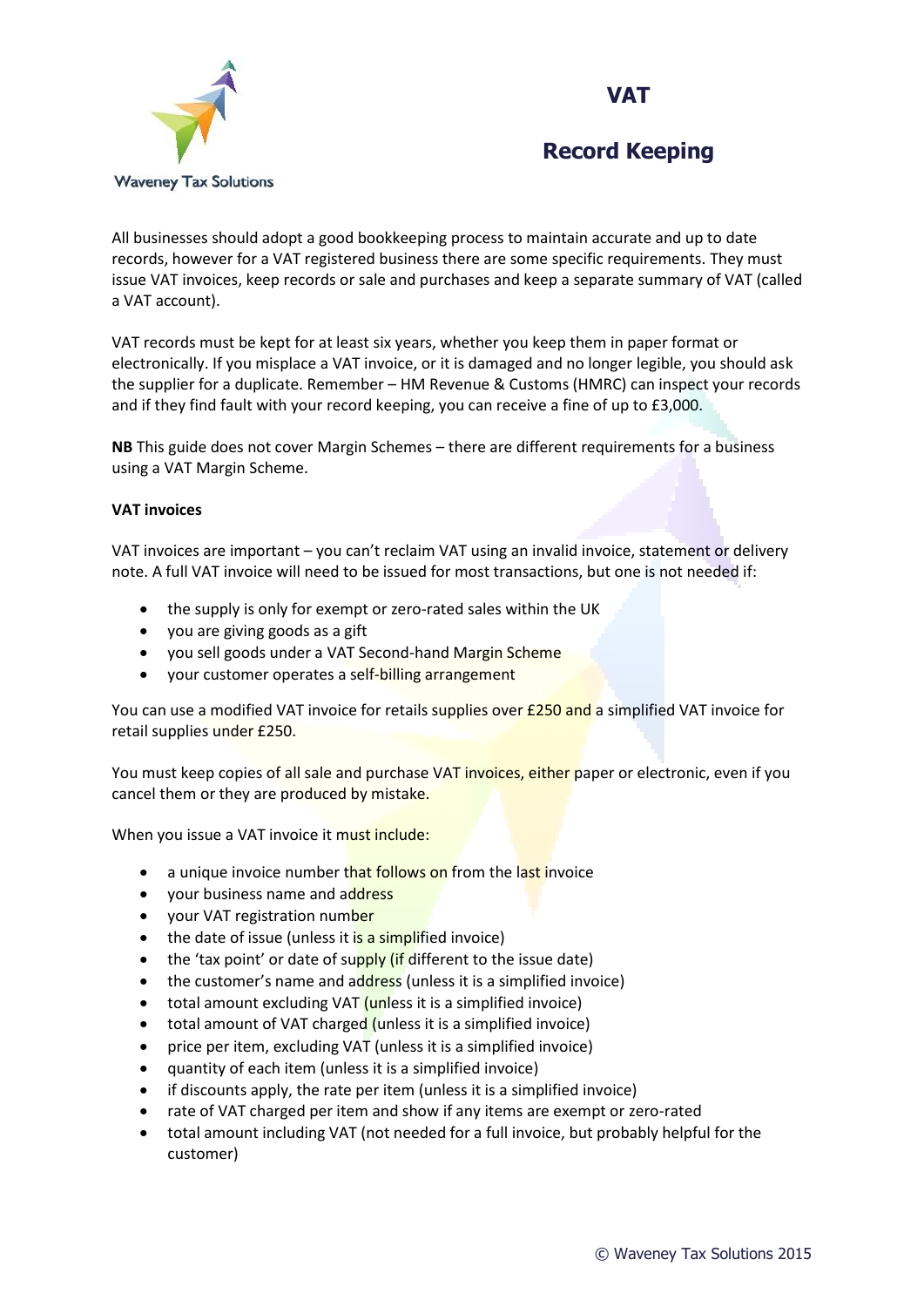



VAT invoices should be issued within 30 days of the date of supply or within 30 days of the date of payment if you are paid in advance.

**NB** If you use the VAT Cash Accounting Scheme you must stamp invoices with the date and amount of cash paid.

### **Tax point – the time of supply**

The tax point for a transaction is the date the transaction takes place for VAT purposes. Not only does the tax point need to be shown on VAT invoices, it also determines which VAT period the transaction belongs to and which return it must be included on.

It can vary, but usually the tax point is:

- No invoice needed date of supply
- VAT invoice issued date of invoice
- VAT invoice issued 15 days or more after the supply date the supply was made
- Payment made or invoice raised in advance of supply earliest of payment or invoice date
- Payment in advance but no VAT invoice issued date of payment

**NB** If you use the VAT Cash Accounting Scheme, the tax point is always the date on which payment is received.

The date of supply is usually:

- Supply of goods the date they are sent, collected or made available
- Supply of services the date the work is finished

**NB** There are special rules for certain trades, eg building & construction and barristers and for special situations, eg business items taken for personal use.

#### **Keeping records for VAT purposes**

You can keep your records in paper format or electronically, but either way you must keep:

- copies of all invoices you issue
- original copies of all invoices you receive
- copies of self-billing arrangements (where the customer prepares the invoice)
- name, address and VAT number of any self-billing suppliers
- debit or credit notes
- import and export records
- records of items you can't reclaim VAT on eg business entertainment
- records of any goods you give away or take from stock for your private use
- records of all the zero-rated, reduced or VAT exempt items you buy or sell
- a VAT account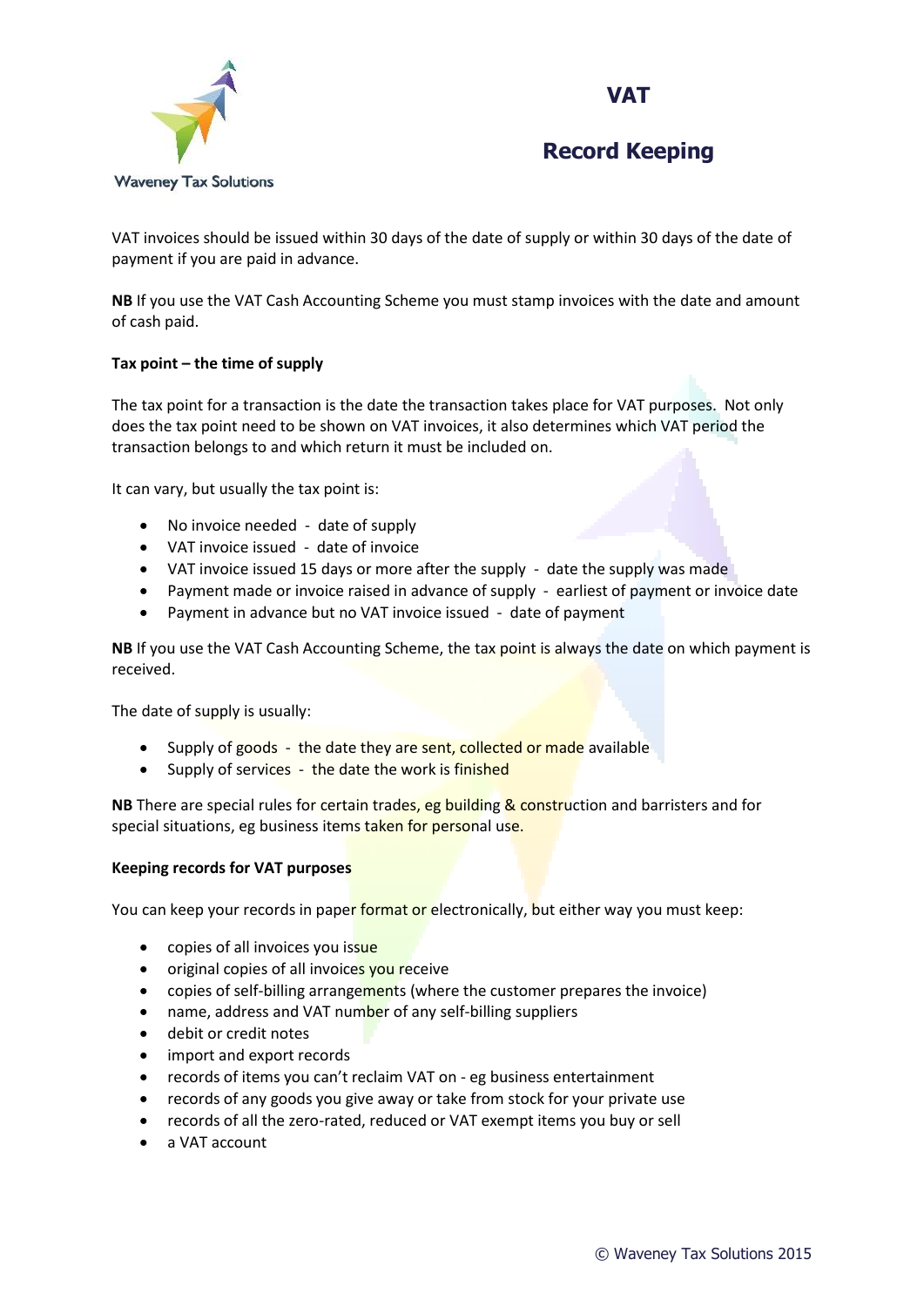



You must of course also keep all general business records such as bank statements, cash books, cheque stubs, paying-in slips and till rolls. All VAT records must be kept for a period of four years.

#### **The VAT account**

You must keep a separate record of the VAT you charge and the VAT you pay on your purchases and this record is referred to as a VAT account. You will use the figures in your VAT account to prepare your VAT returns.

A VAT account must include:

- your total VAT sales
- your total VAT purchases
- the VAT you owe HMRC
- the VAT you can reclaim from HMRC
- if you use the Flat Rate Scheme, the flat rate percentage and turnover it applies to
- the VAT on any EU acquisitions (purchases) or dispatches (sales)

If you discover a mistake on a VAT return, the VAT account must also include a note of the date when the error was discovered, how it happened and how it was corrected. You may of course also need to notify HMRC of the error.

If you write off an invoice as a bad debt, you must keep a separate 'VAT bad debt account'. The debt must be older than 6 months and for each bad debt you must show:

- total amount of VAT involved
- amount written off and any payments you've received
- the VAT you're claiming on the debt
- $\bullet$  the VAT period(s) you paid the VAT and are claiming the relief
- invoices details like date, customer name

#### **Finding an error on a VAT return**

If you discover that an error has been made on a VAT return within the last four years, you can adjust the current VAT account to correct the error, providing that it is below the reporting threshold and was not a deliberate error.

You can adjust your next VAT Return if the net value of any errors is £10,000 or less, but you can also adjust your next VAT Return if the error is up to 1% of your box 6 figure (up to a maximum of £50,000).

The adjustment is made by adding the net value to box 1 for tax due to HMRC, or to box 4 for tax due to you.

If an error is not within the threshold limits above or was deliberate, it must be reported to HMRC. HMRC may charge penalties and interest if an error is made due to careless or dishonest behaviour.